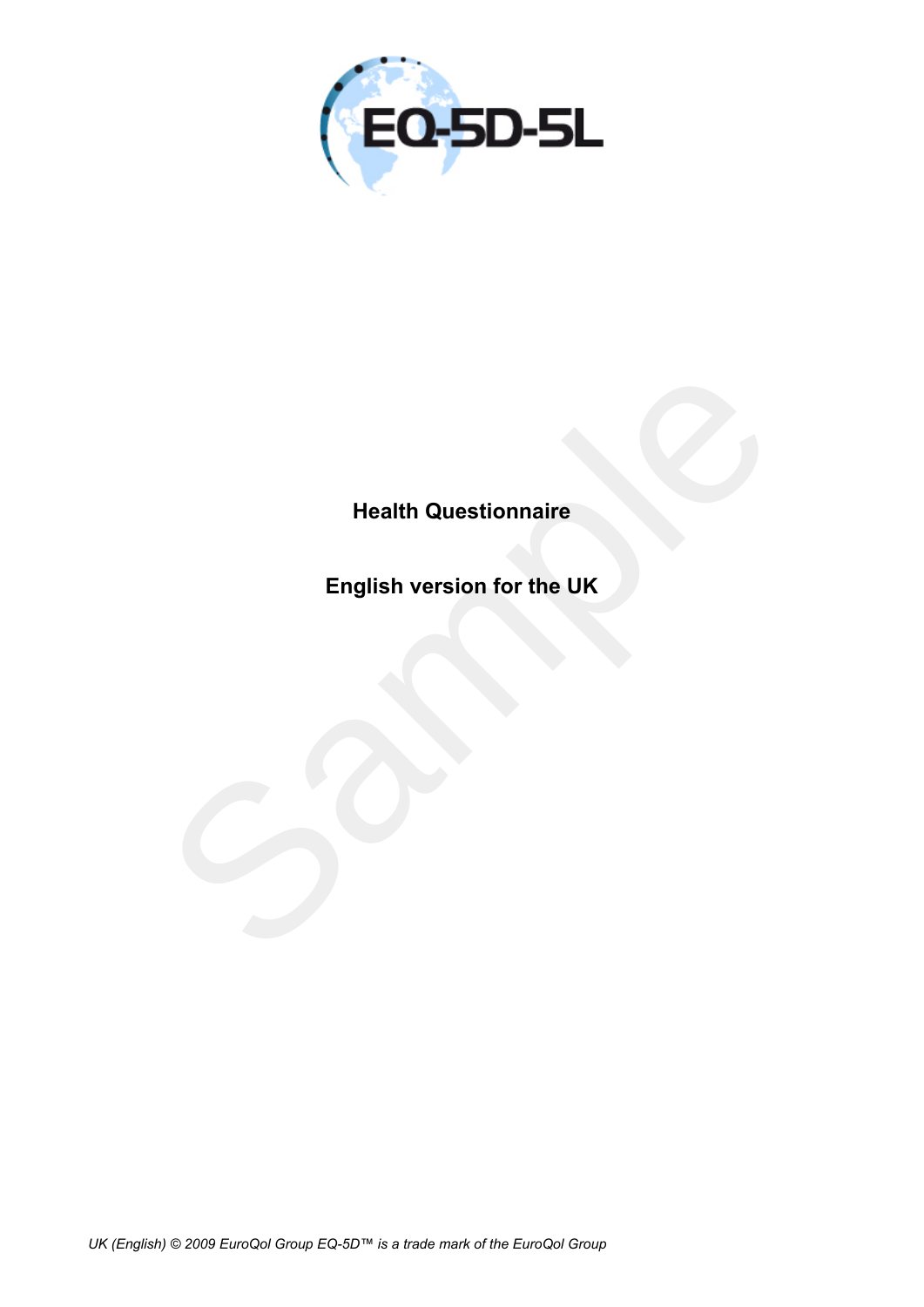Under each heading, please tick the ONE box that best describes your health TODAY.

## **MOBILITY**

| I have no problems in walking about                                                           |  |
|-----------------------------------------------------------------------------------------------|--|
| I have slight problems in walking about                                                       |  |
| I have moderate problems in walking about                                                     |  |
| I have severe problems in walking about                                                       |  |
| I am unable to walk about                                                                     |  |
| <b>SELF-CARE</b>                                                                              |  |
| I have no problems washing or dressing myself                                                 |  |
| I have slight problems washing or dressing myself                                             |  |
| I have moderate problems washing or dressing myself                                           |  |
| I have severe problems washing or dressing myself                                             |  |
| I am unable to wash or dress myself                                                           |  |
| <b>USUAL ACTIVITIES</b> (e.g. work, study, housework, family or<br><i>leisure activities)</i> |  |
| I have no problems doing my usual activities                                                  |  |
| I have slight problems doing my usual activities                                              |  |
| I have moderate problems doing my usual activities                                            |  |
| I have severe problems doing my usual activities                                              |  |
| I am unable to do my usual activities                                                         |  |
| <b>PAIN / DISCOMFORT</b>                                                                      |  |
| I have no pain or discomfort                                                                  |  |
| I have slight pain or discomfort                                                              |  |
| I have moderate pain or discomfort                                                            |  |
| I have severe pain or discomfort                                                              |  |
| I have extreme pain or discomfort                                                             |  |
| <b>ANXIETY / DEPRESSION</b>                                                                   |  |
| I am not anxious or depressed                                                                 |  |
| I am slightly anxious or depressed                                                            |  |
| I am moderately anxious or depressed                                                          |  |
| I am severely anxious or depressed                                                            |  |
| I am extremely anxious or depressed                                                           |  |